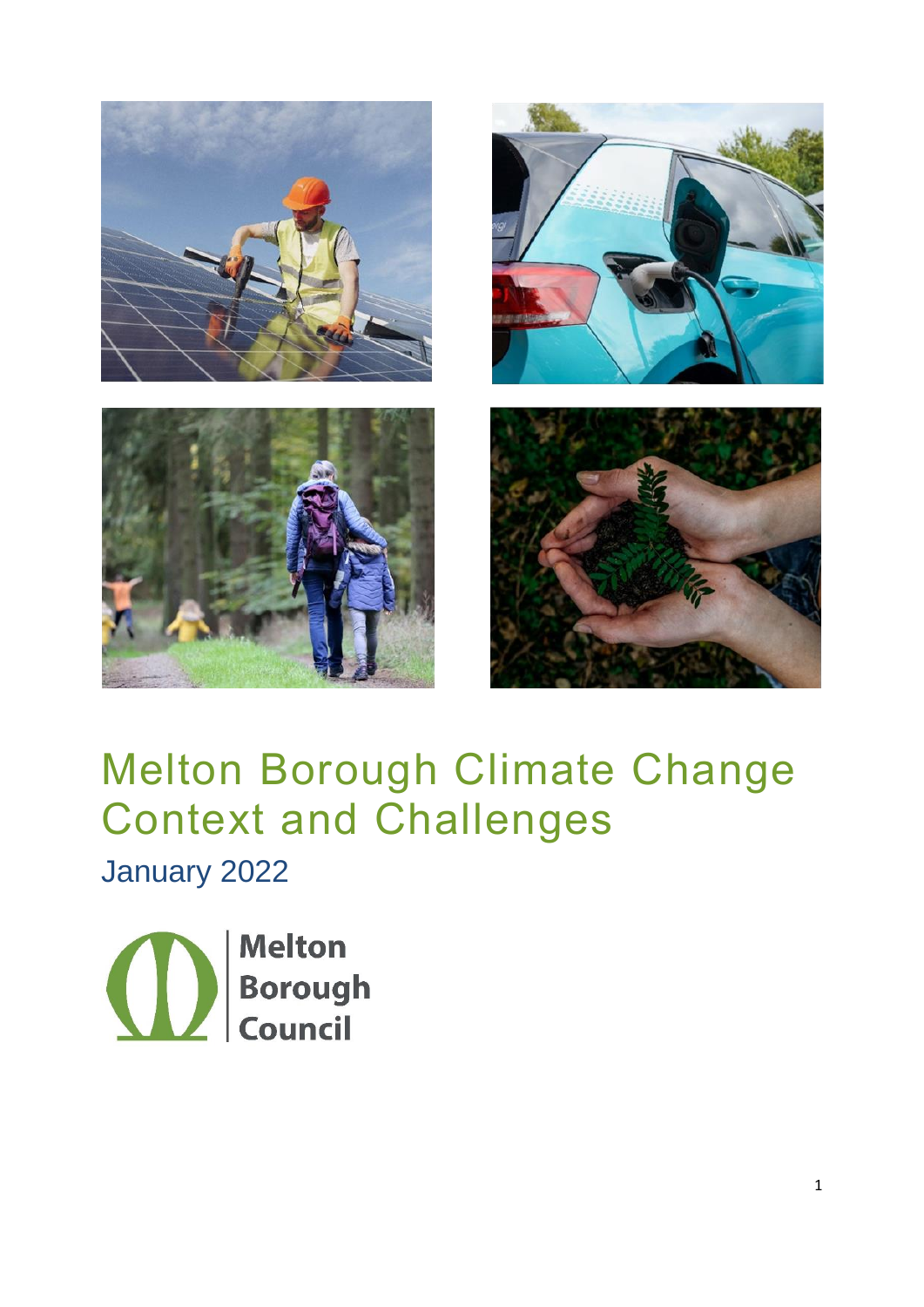# **Contents**

| Melton Borough Council's transition to a carbon neutral organisation 11 |  |
|-------------------------------------------------------------------------|--|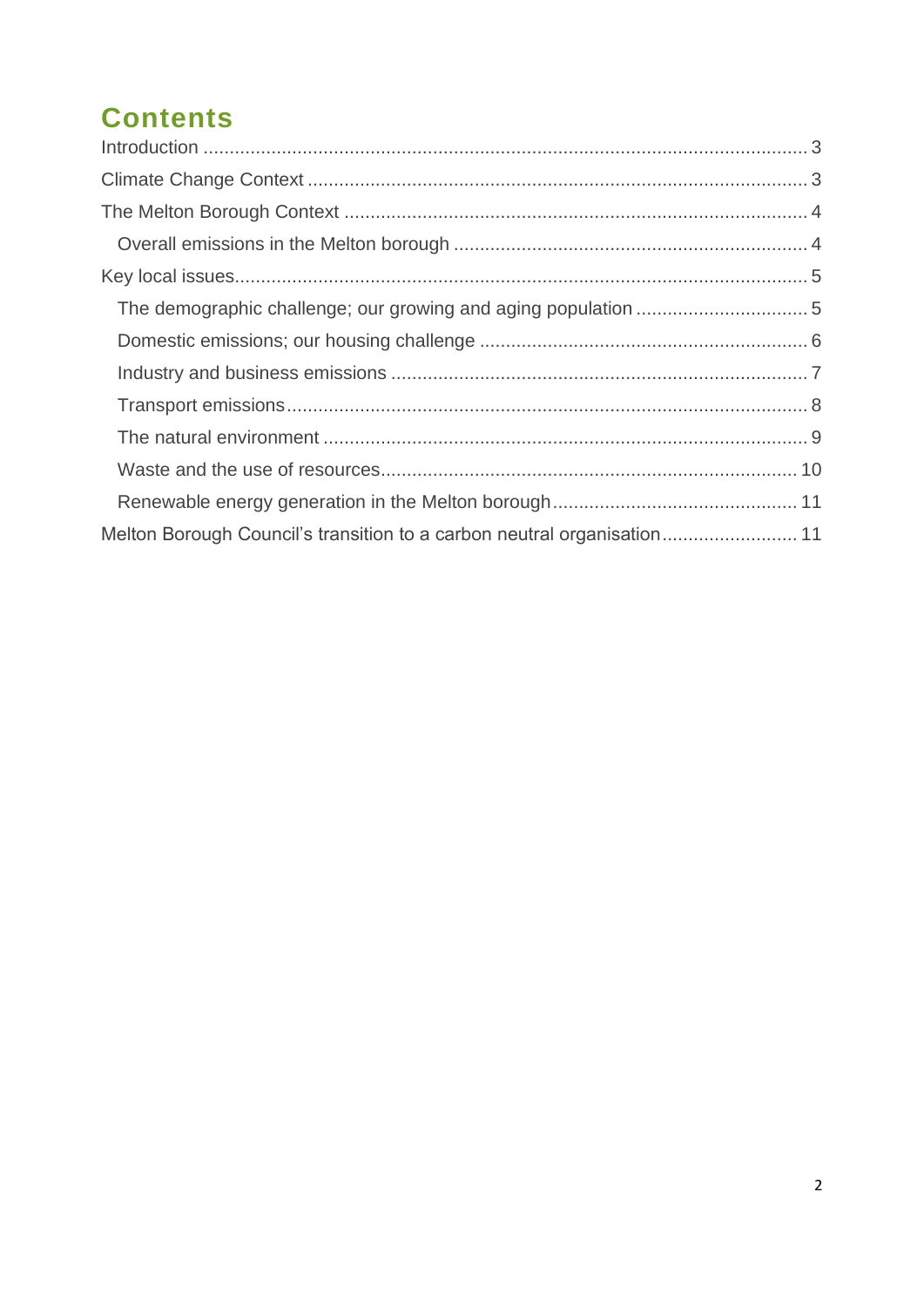# <span id="page-2-0"></span>**Introduction**

This document provides you with an overview of climate change and what it is. Then it demonstrates how the borough is influencing climate change, by providing information on our current emissions.

A key part of this document is that is highlights key challenges that the Melton borough will face when tackling climate change and becoming a net zero borough, and ways in which we will need to change to ensure that we reduce the impact we have on climate change.

Finally, it describes what Melton Borough Council are currently doing and will do in the future to tackle our own emissions and work with residents, businesses and organisations to collectively reduce our emissions as a borough.

# <span id="page-2-1"></span>**Climate Change Context**

The great majority of scientific evidence, built up over many years, shows that the Earth's climate is changing as a direct result of human activity which has increased greenhouses gases in the atmosphere by around 45% since the industrial revolution. The main causes are the burning of fossil fuels for energy, agriculture and deforestation, and the manufacture of cement, chemicals, and metals.

The impacts of climate change are already being felt across the world. The graphic below shows how average global temperatures have risen over time by around 1.2<sup>C</sup>, with the last decade being the hottest on record.



If the current rate of global heating continues, the effects for humanity and biodiversity will be devastating, and the window for taking action to limit the effects is reducing rapidly. Scientists and the Government agree that we need to take action to reduce our greenhouse gas emissions and limit further warming now. The Paris climate conference (COP21) in 2015 adopted the first-ever universal global climate deal to limit global warming to well below 2°C above pre-industrial levels and pursue limiting them to 1.5°C. The UK government has set out legally binding targets to reach net zero emissions by 2050 and to reduce emissions by 68% by 2030.

If we act now, we will avoid burdening future generations with greater impacts and costs. This doesn't mean that there will be no changes in the climate, as warming is already happening, but we could limit, adapt to and better manage these changes if we take steps now to reduce our emissions.

For more information on climate change please see the [Government's guide.](https://www.gov.uk/guidance/climate-change-explained)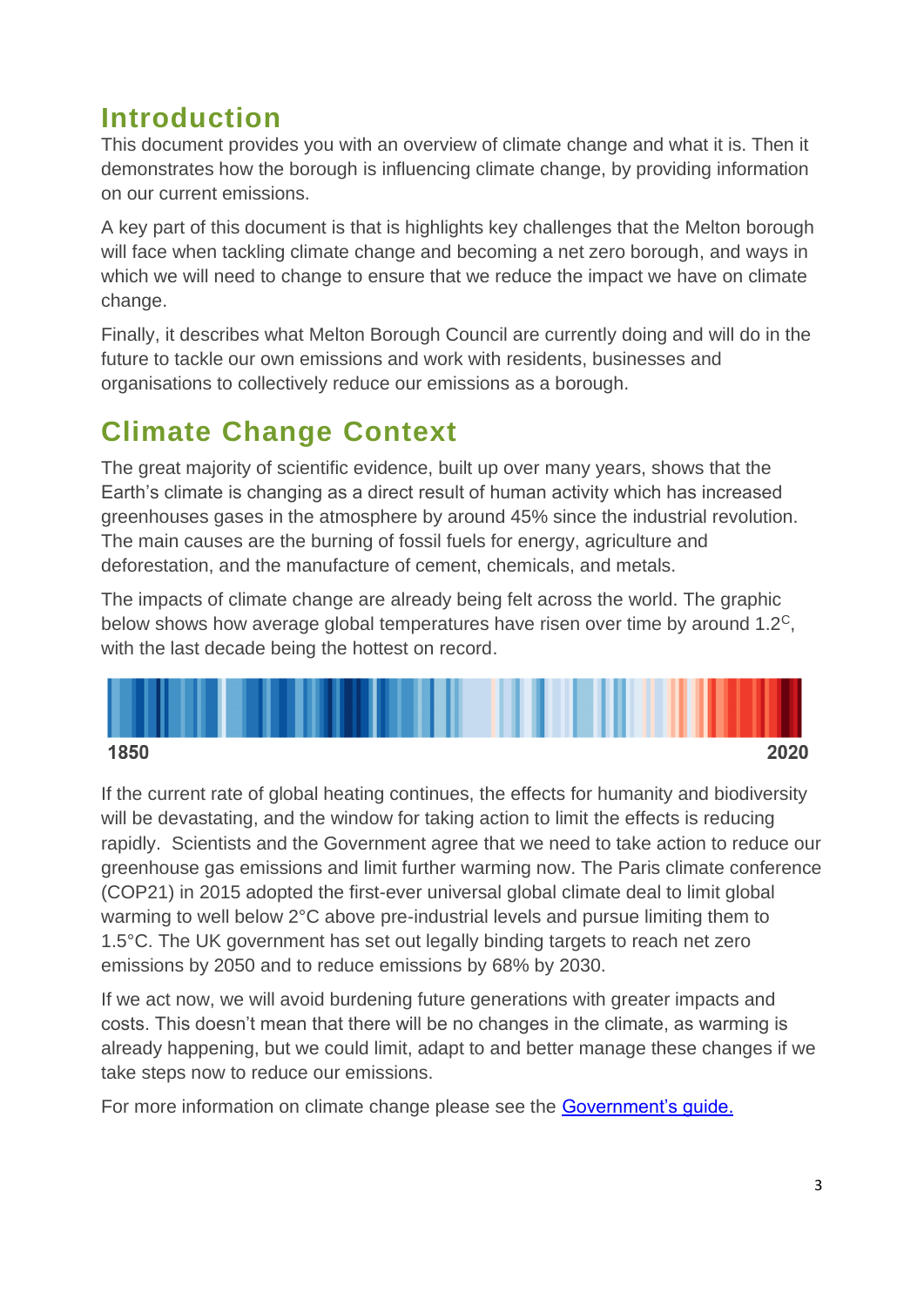# <span id="page-3-0"></span>**The Melton Borough Context**

This section of the document sets out some basic background information about the emissions generated with the Melton borough.

#### <span id="page-3-1"></span>Overall emissions in the Melton borough

The Melton Borough is estimated to produce annually around 288 net KtCO<sup>2</sup> of direct CO2 emissions that would work out at around 5.6 KtCO<sup>2</sup> per person per year. These direct emission, summarised in the charts below, only include emissions created in the borough, they will not include emission from, and for example, local people taking fights or products that local people buy that are made outside the area.

#### **Chart 1: Breakdown of CO<sup>2</sup> direct emission estimates in the Melton borough (ktCO<sup>2</sup> )**



**Chart 2: Direct CO<sup>2</sup> emission estimates by source over time in the Melton borough (ktCO<sup>2</sup> )**



BEIS Co<sup>2</sup> [national estimates to 2019](https://www.gov.uk/government/collections/uk-local-authority-and-regional-carbon-dioxide-emissions-national-statistics)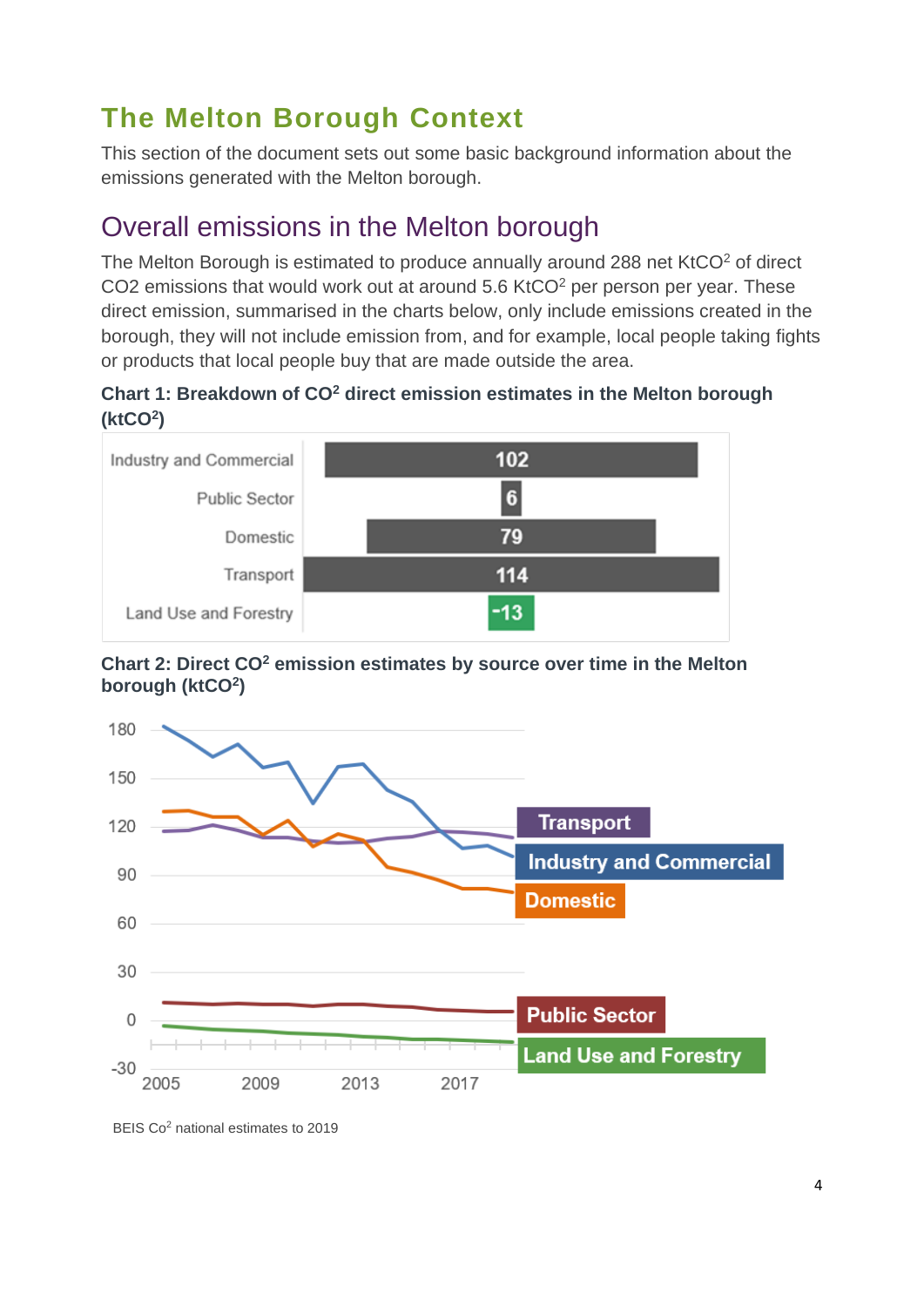Despite more homes being built and economic growth over time, emissions from industry, commercial premises, the public sector, and domestic housing have been steadily falling. This has mainly been because low carbon wind and solar energy has over time made up a larger percent of the electricity used in the national grid. More energy efficient appliances and boilers as well as better insulated buildings will have also contributed to this fall.

Transport emissions have however remained relatively constant over time, small benefits from more efficient new cars, including a few hundred electric cars registered in the borough are likely to have been offset by the increasing population, which has increased the number of motor vehicles used in the borough.

Grassland and woodland areas across the Melton borough act as a 'sink' which helps to remove a greenhouse gases from the atmosphere, even after taking into account emissions from land in built up areas and land used for croplands, overall land use in the Melton borough results in an annual net sink of around 13 Tons of  $CO<sup>2</sup>$ . Grassland and woodland area sinks are estimated to be able to offset less than 10% of our current CO<sup>2</sup> emissions.

As the electrical grid becomes lower carbon, future reductions in greenhouse gas emissions will need to increasingly come from local changes, to buildings, industry, transport, agriculture, and the phasing out of gas-fired power and heating<sup>1</sup>.

## <span id="page-4-0"></span>**Key Local Issues**

We want to help the Melton borough to become carbon neutral, but we know that rural areas like ours will face tougher challenges than many urban areas. This is because our population is spread out across a large area, we are more reliant on cars for transport, and have a housing stock that will be more challenging to retrofit to make it energy efficient.

We have summarised some of what we think are the key issues locally by different themes.

#### <span id="page-4-1"></span>The demographic challenge; our growing and aging population

Local energy use and emissions are strongly affected by both the size of the population and the types of households within it.

The population of the Melton borough is steadily growing. Just through natural change we expect the population to grow by at least 2,400 people by 2043, mainly because

<sup>1</sup> [Climate Change Commission, 2020](https://www.theccc.org.uk/publication/sixth-carbon-budget/)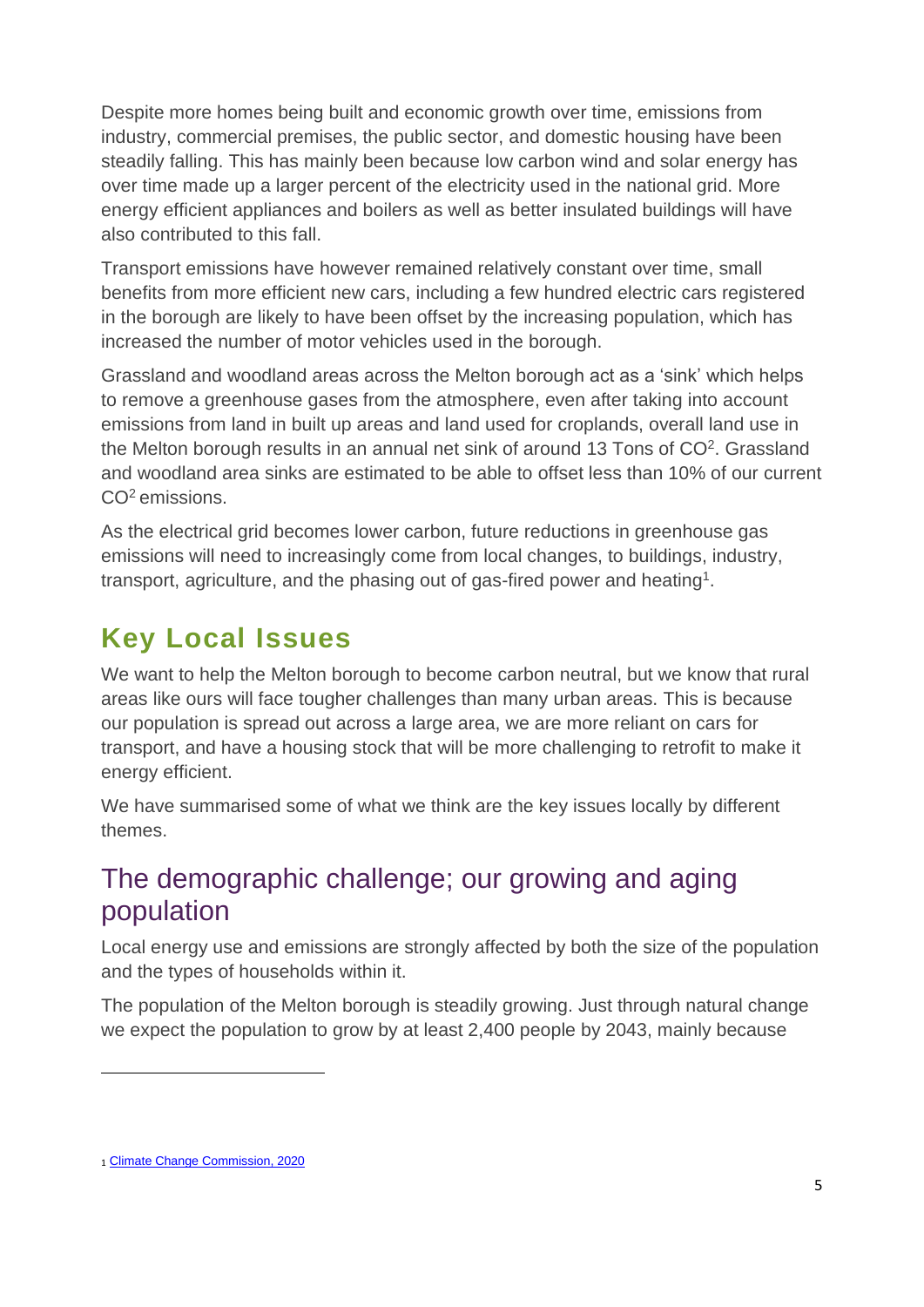people are living longer. More people will require more energy and use more resources, they will produce more emissions and more waste, they will require more homes and increase the demands on transport networks and other facilities.



The borough's population is also aging, all of the predicted population growth will be accounted for by growth in the number of people aged over 65. As the population ages, people are expected to retire or become less economically active. With this change an increasing proportion of dwellings are expected to be heated and use more energy during weekdays. Evidence also suggests that older people are more likely to use more energy, to keep their homes warmer, because they feel the cold or to help with health issues linked with aging, such as stiff joints.

In part due to the aging of the population, the average size of each household is expected to fall. We expect to see a large increase in the number of smaller sized households made up of people living alone or in adult only couples. There is a minimum level of energy use in any home, which applies regardless of the household size (e.g. to heat them and run basic appliances such as cookers and fridge freezers). Because of this, an increase in the proportion of smaller sized households is expected to also increase domestic energy use per person overall.

#### <span id="page-5-0"></span>Domestic emissions; our housing challenge

To become carbon neutral by 2050 will be a significant challenge, we will need in effect to completely decarbonise housing in the Melton borough within the next 30 years.

Housing emissions have fallen over the last 15 years thanks largely to lower carbon electricity making up a larger part of the national grid, but we are not able to rely on this moving forwards. Around 76% of domestic emissions are estimated to come from the use of gas and 'other' fuels such as oil. The use of 'other' fuels is higher than average in the Melton borough because around 1 in 4 rural homes are not connected to the gas network, many rely on oil heating systems.

The government has set national targets for as many homes as possible to have a good levels of energy efficiency by 2035, with more ambitious targets for fuel poor households and all rented homes to achieve this by 2030. We think these are good interim target for the Melton borough as they will also help us reduce fuel poverty, which affects around 10% of all households.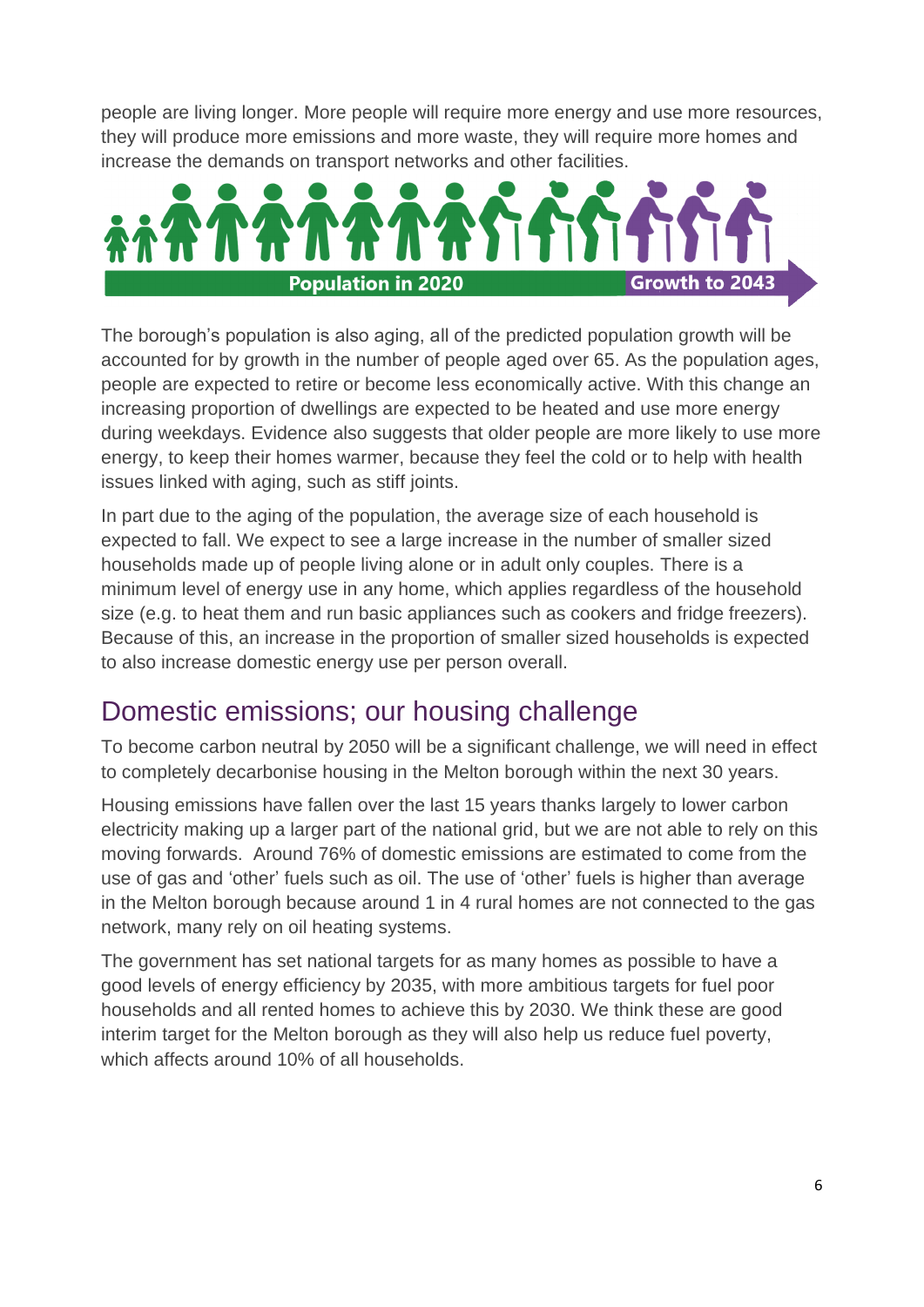Reducing domestic emissions will be a challenge because of the makeup of the housing stock;

- Almost one in five homes are thought to be more than 100 years old, older homes tend to be less efficient and are often harder to insulate
- There is a high proportion of larger homes, which require more energy to heat
- There is a high proportion of detached and semi-detached homes, which can lose heat more easily
- The borough has many listed buildings and conservation areas where homes will need to be adapted whilst protecting their valued local character and heritage
- The housing stock is largely owner-occupied, it is likely to be harder to retrofit because has historically been less financial support and regulatory pressure to make changes than in other tenures

New housing will be needed to meet the needs of our growing population. It will need to be more energy efficient, and we will need to work with the development industry to help them implement higher energy efficiency building standards, including the Government's Future Homes Standard. This will effectively see the end of gas boilers in new homes, higher energy efficiency requirements and the widespread uptake of new heating technologies such as heat pumps over the next five years.

#### <span id="page-6-0"></span>Industry and business emissions

A larger than average proportion of local emission come from industry and business in the Melton borough, this is due to the mix of sectors locally including larger than average manufacturing and agriculture sectors.

Going greener will look different for every business, but we think there is a role for the Council to help local businesses achieve their green aspirations, and help to link them with appropriate training, advice, and funding opportunities. We want to hear from local businesses, to understand what help and support they think they need and how the Council might be able to help them become more sustainable.

Local businesses are already talking to us about their own ambitions to become more sustainable and there is growing consumer demand for more environmentally aware business practice. The coronavirus pandemic has changed how the Council engages with local businesses and we want to build on this new relationship to help local businesses to grow, adapt and seize new opportunities in the green economy. Over 400 hundred new green jobs are expected to be needed in the Melton borough by 2030 and more than 600 by 2050<sup>2</sup>. These new jobs will be needed to drive forward action to

<sup>2</sup> [Local Government Association, 2020](https://www.local.gov.uk/local-green-jobs-accelerating-sustainable-economic-recovery)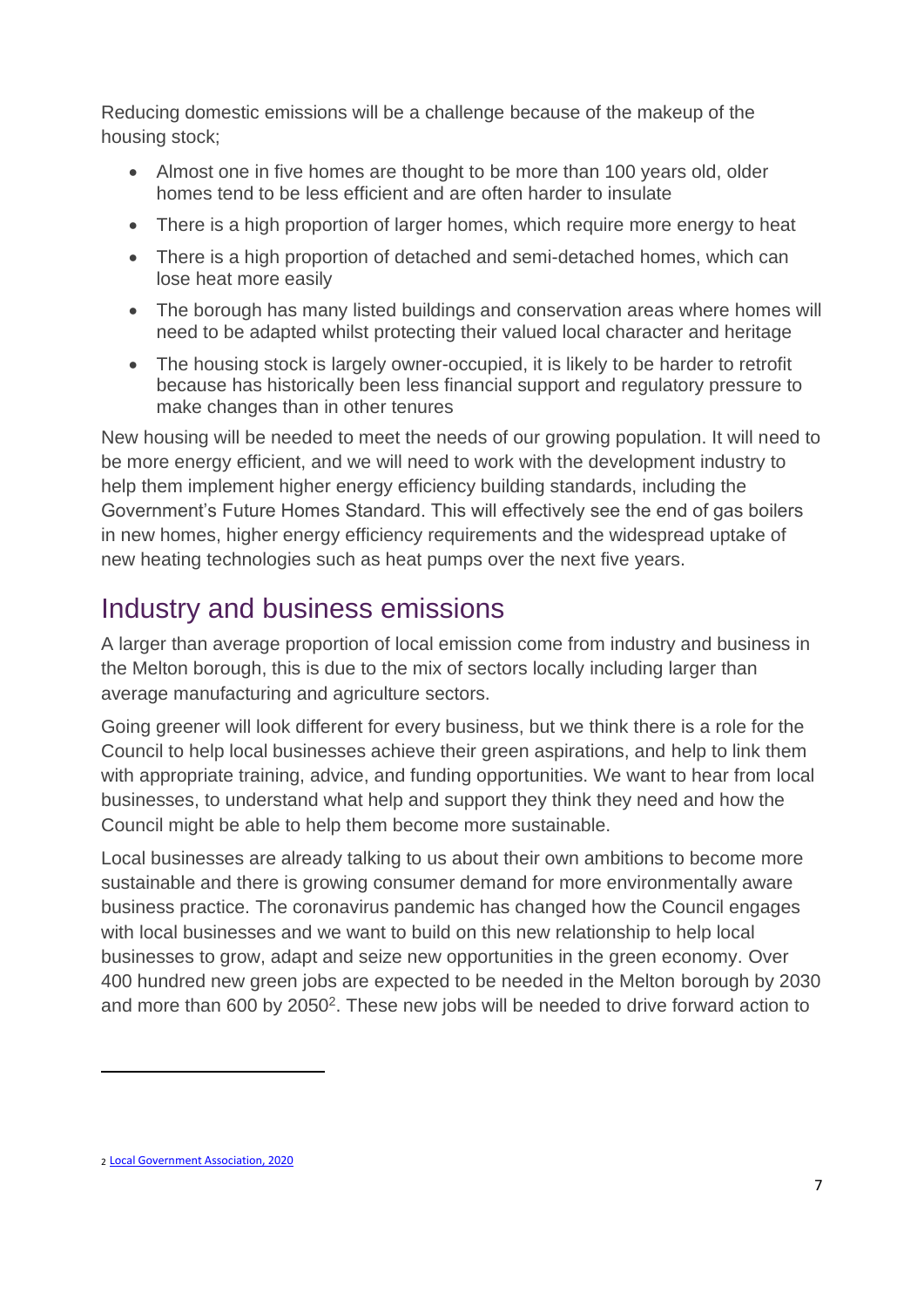tackle climate change, including the adoption of low carbon heating systems and improving the energy efficiency of local buildings.

Local and sustainable produce has a role to play in reducing food emissions, as the rural capital of food, we think that there may be opportunities for sustainable growth in this part of our local economy to meet increasing consumer demand.

Increasing demand for low carbon buildings from business community alongside regulatory pressures is likely to be a catalyst for our commercial property landlords to improve the energy efficiency of their buildings, and we need to consider how we might support them to provide low carbon commercial buildings, to help ensure that Melton remain an attractive place for businesses to operate.

#### <span id="page-7-0"></span>Transport emissions

Transport emissions have remained relatively constant over time, unlike the falls we have seen in other types of emissions, small benefits from more efficient new vehicles and a small number of electric and hybrid vehicles have been offset by an increase in the total number of vehicles. There are more than 3,000 more motor vehicles registered in the Melton borough than there were 10 years ago<sup>3</sup>.

The borough's population is spread across a wide geographic area and almost the half of the population live in around 70 villages and hamlets. Rural areas like the Melton borough are more car dependent than more urban areas, local people have less frequent public transport options and people tend to live further away from key services and facilities, making access by foot or bicycle less likely.

Over two thirds of people in the borough normally commute to work in a motor vehicle and currently only a few hundred of these motor vehicles are electric. Only 18% of commuter journeys are made using more sustainable transport, mainly walking (12%)<sup>4</sup>, with very few people using trains, buses or cycling to get to work. The Committee for Climate Change recommends rural areas like the Melton borough increase commuter journeys made by public transport, cycling, and walking to 30% by 2030.

The coronavirus pandemic has impacted how we work, homeworking has increased as has interest in cycling and walking. We think there may be an opportunity to build on this to help reduce the use of car for commuting. This includes opportunities to work with Leicestershire County Council to improve cycling and walking routes and connectivity around Melton Mowbray town centre when the new distributor road is completed. Bottesford recently benefited from additional rail services and the Council

<sup>3</sup> [Department for Transport, 2020](https://www.gov.uk/government/collections/vehicles-statistics)

<sup>4</sup> [Census, 2011](https://www.ons.gov.uk/census/2011census)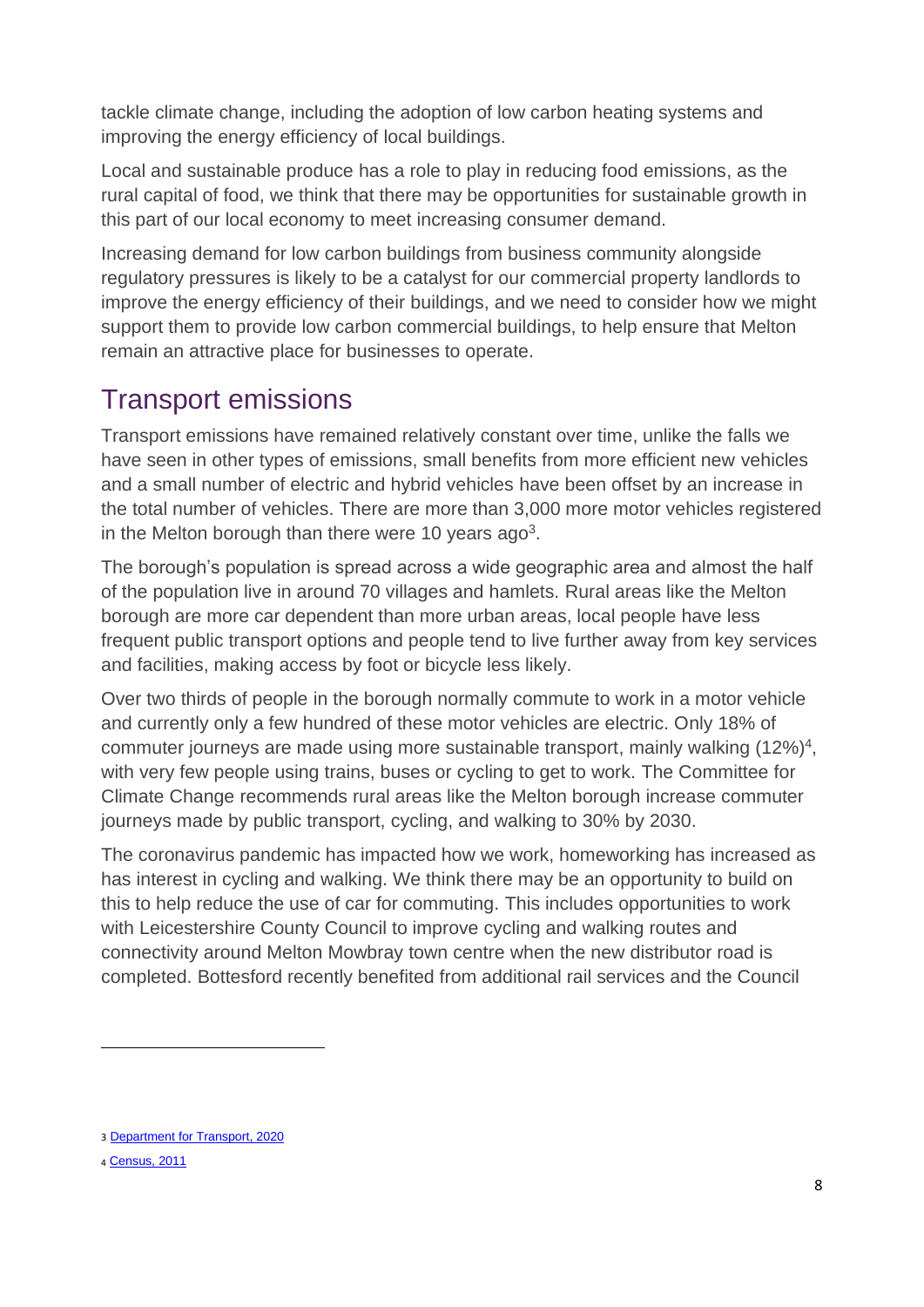have also been looking at the potential for improved railway connectivity from Melton Mowbray to further help reduce dependency by car.

As a rural area, there will be limits in how much we can reduce car travel, it will be important to continue to work closely with our parish councils and neighbourhood plan groups to help identify opportunities to do so, but we also recognise that helping local people switch to electric vehicles is likely to be important. There are currently only 8 electric vehicle chargepoints in the Melton borough. We think we will need to do more work to understand where EV chargepoints and expand the access, particularly for households without a private driveway to charge their own vehicle.

#### <span id="page-8-0"></span>The natural environment

The Melton borough is a beautiful rural area with a great quantity and quality of open countryside and public and green spaces. It is sparsely developed and there is lots of potential for nature projects such as tree planting and creation of woodland to store carbon which could also provide amenity and wildlife benefits. Grassland and woodland areas across the Melton borough already help to remove greenhouse gas from the atmosphere, equal to just under 10% of direct local emissions.

Our natural environment is key part of what makes the Melton borough a great place to live, work and visit. Access to green spaces and nature has been shown to help to benefit our mental health and wellbeing. Connecting to the natural environment can also be a good way to engage people on environmental issues and encourage them to value our environment and take action to tackle climate change.

We think there will be many opportunities to create new nature habitats that support local wildlife, biodiversity and our health and wellbeing. The natural environment can also help us adapt to climate change, for example, sustainable drainage solutions can not only improve water quality and enhance the amenity and biodiversity value of the environment, but also help mitigate the increased risk of surface water flooding that is expected alongside climate change.

The Environment Act (2021) is the UK's new framework for environmental protection. It sets out a series of measures to improve air and water quality, tackle waste, increase recycling, halt the decline of species, and improve our natural environment. It provides new local powers that the Council can use to help improve our natural environment, this includes a new requirement for biodiversity net gain from new developments, as well as the development Local Nature Recovery Strategies, local area strategies for nature, which will plan, map, and agree priorities for nature's recovery at a local level.

Management of land has impacts on local emissions, the growing of crops and built up areas both result in greenhouse gas emissions. We can help to reduce these emissions through good land management practices. We can also help adapt to climate change by adding more blue and green infrastructure in our built up areas, for example, street trees, which can provide shade to help cool us in the summer and help to reduce the impacts of flooding.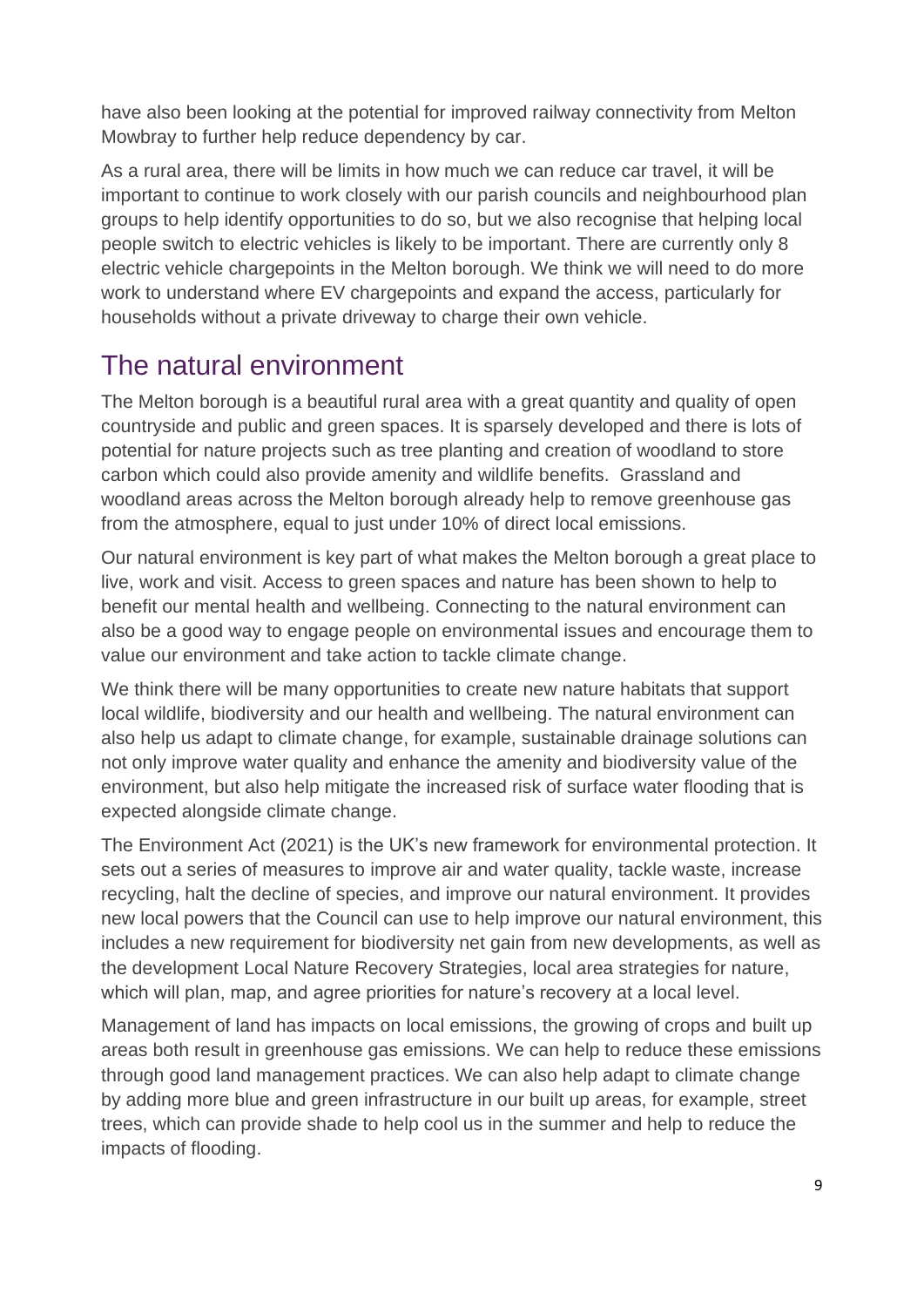## <span id="page-9-0"></span>Waste and the use of resources

Everything we buy has a carbon footprint and that footprint can get bigger depending on how we disposed of the things we buy. The Council needs to consider such impacts in what it buys as well as use its leadership role to help inform others to make more sustainable choices.

Melton Borough Council is responsible for household waste collections. Households in Melton produced over 20,000 tons of household waste in 2020, that equated to 400kg of waste for per person. 45% of this household waste is currently recycled, composted or reused<sup>5</sup>. This will need to increase if we are to reduce emissions and the national Resources and Waste Strategy sets 65% recycling rate target by 2035.

To become carbon neutral by 2050 we think we will need to work towards developing the circular economy across Leicestershire. This means we will need to fully embrace the waste hierarchy, by preventing waste and keeping resources in circulation for as long as possible through reuse, repair and recycling, to realise their maximum value whilst minimising environmental impacts.



#### **The Waste Hierarchy**

The Council will need to work closely with its partners within the Leicestershire Waste Partnership to deliver a waste management services that encourages prevention, reuse, recycling and reduces waste to landfill. Food waste is the major component within Leicestershire's residual waste stream, at just over 40% of the total amount,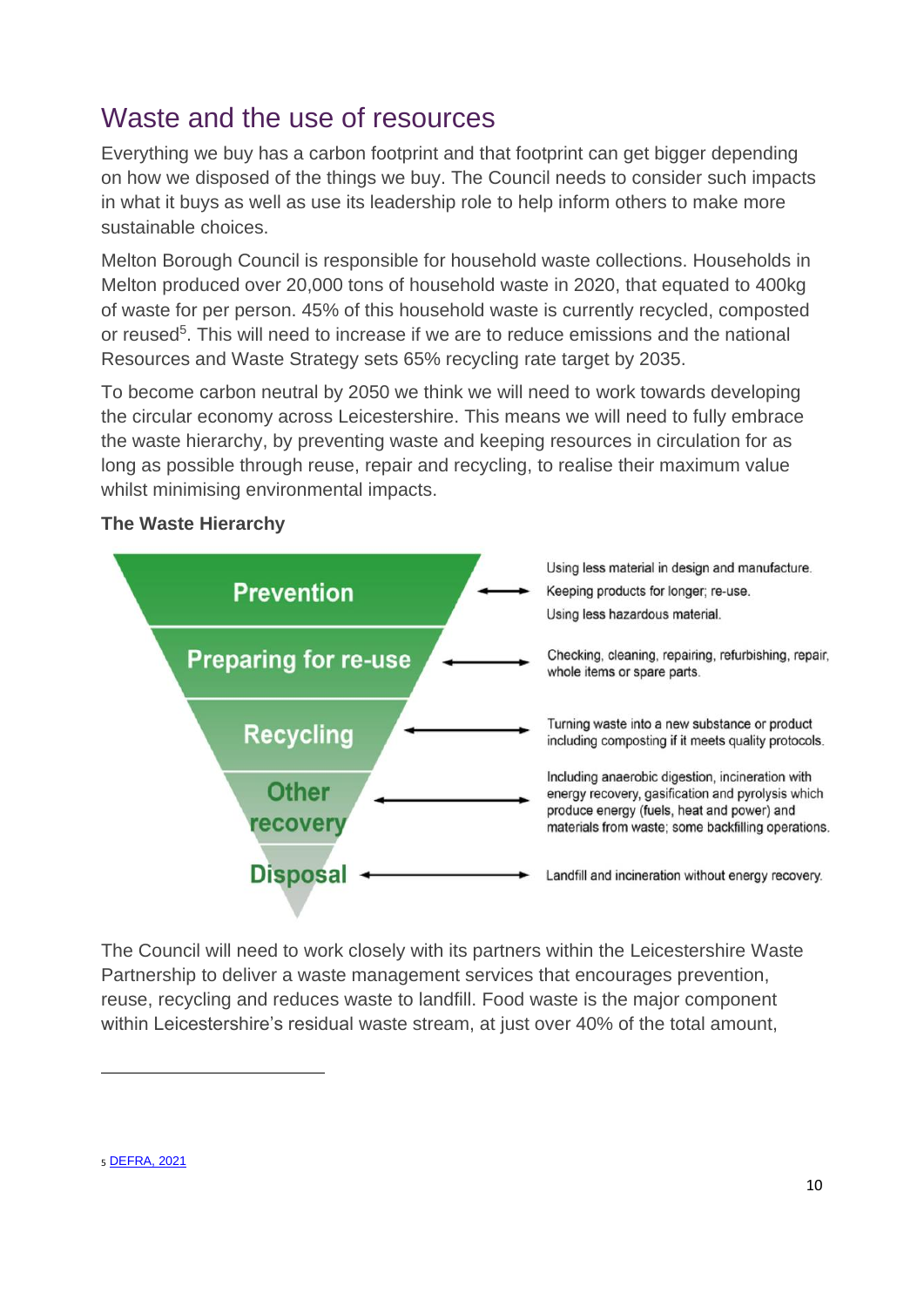almost half of which (49%) is suitable for home composting<sup>6</sup>. The Government has set out plans for kerbside food waste collections to be introduced by 2023, which will provide an opportunity to dramatically increase local recycling rates.

We will also need to support and encourage wider waste prevention activity to prevent unnecessary waste arising, for example, through food waste reduction campaigns, and supporting community repair workshops.

We also think that we will need to encouraging businesses to reduce their waste, take up recycling collections and re-use their food waste. The is an opportunity to also engage with them about reducing packaging and making their products more repairable and recyclable.

#### <span id="page-10-0"></span>Renewable energy generation in the Melton borough

40.7 MWh of renewable energy was generated in [2](file://///mm-pr-file01/Info/20%20Planning%20&%20Building%20Control/Climate%20Emergency%20&%20Working%20Group/Climate%20Change%20Strategy/Statement%20of%20Intent/Regional%20Renewable%20Statistics%20-%20GOV.UK%20(www.gov.uk))020 within the Melton borough<sup>2</sup>. Almost all was through solar and wind generation, with 16MWh of solar generation spread across 1,198 solar installations (including domestic roof installations) and 19.9MWh from 20 wind turbine installations. That's enough power to provide electricity for around 12,500 typical homes, almost half of the homes in the Melton borough.

We think the Council has an important role in supporting homeowners and tenants to install more local renewable energy generation such as solar panels to local people's homes. The Council recently secured £386,950 to help around 40 lower income houseowners and tenants who live in the least energy efficient homes install solar panels at no cost to them. In addition as part of a £640,000 project to help improve the energy efficiency of the Council's housing stock, the Council will install solar panels to some of our tenants who are not connected to the gas network.

## <span id="page-10-1"></span>**Melton Borough Council's Transition to a Carbon Neutral Organisation**

Melton Borough Council has declared a climate emergency. We have also set out our ambition for Council operations to be carbon neutral by 2030. This means as an organisation we will reduce our directly controlled emissions to net zero by 2030.

We have incorporated our climate emergency commitment into our Corporate Strategy [\(2020-2024\)](https://www.melton.gov.uk/media/gq0lpilx/melton-borough-council-corporate-strategy-2020-to-2024.pdf) and committed to promote sustainability within the borough alongside reducing our own emissions. This means that climate change has already started to become embedded within the Council's operations and decision-making processes.

<sup>6</sup> [Leicestershire County Council, 2018](chrome-extension://efaidnbmnnnibpcajpcglclefindmkaj/viewer.html?pdfurl=https%3A%2F%2Fwww.leicestershire.gov.uk%2Fsites%2Fdefault%2Ffiles%2Ffield%2Fpdf%2F2020%2F2%2F17%2FLCC-Waste-Disposal-Authority-Plan.pdf&clen=2231986&chunk=true)